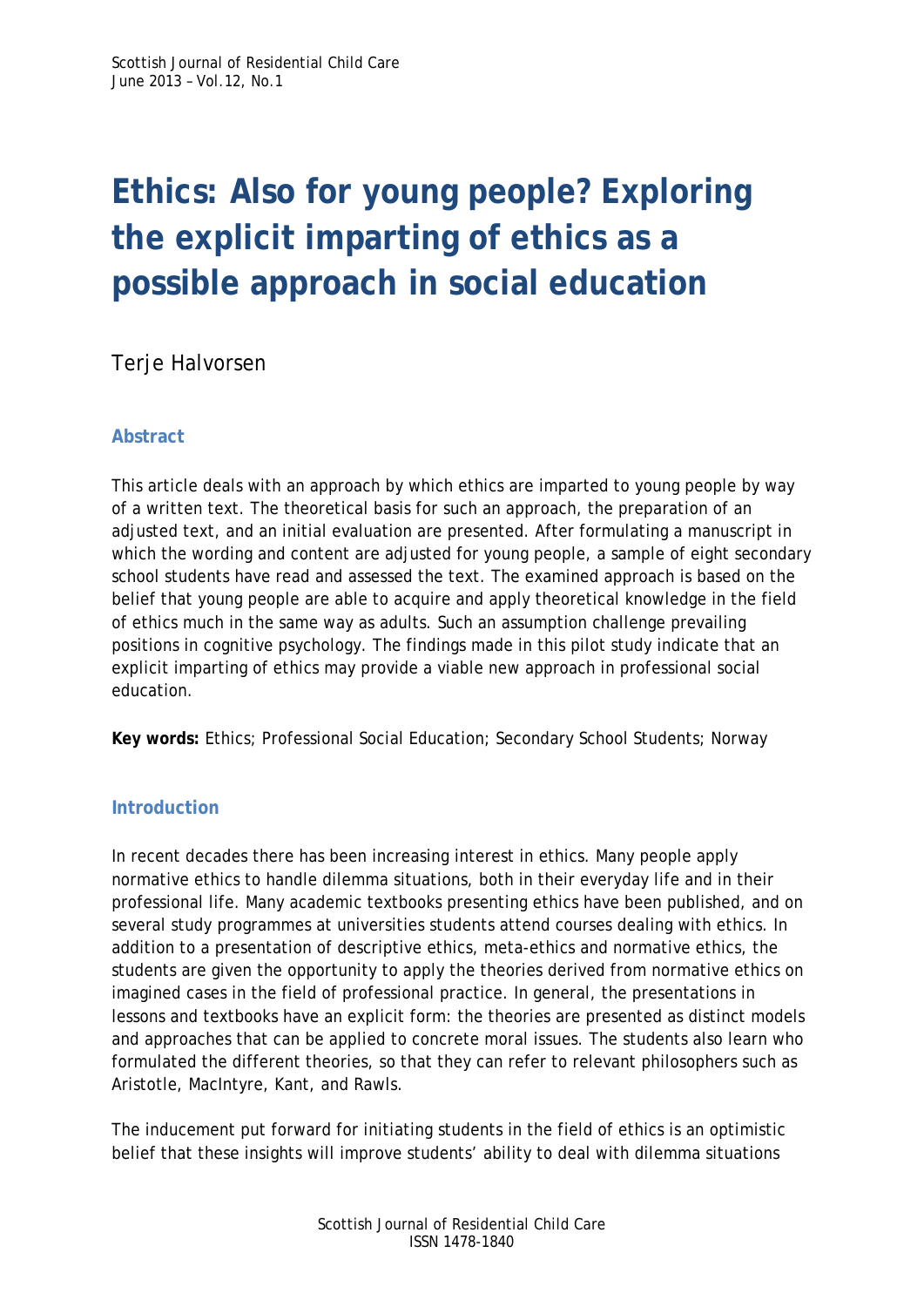(Beauchamp & Bowie 2004; Davis et al. 1997). Normative theories are claimed to be a kind of linguistic and cognitive toolset that can be used to identify and clarify moral problems<sup>i</sup>.

Also in ordinary upbringing of children one can identify focus on moral reasoning and an imparting of normative ethics. However, this imparting is less explicit than the one taking place on courses for adult students. The theories are not introduced with a designation, and the directions each theory holds are not presented explicitly through a text or a lecture. Instead imparting is realized through a series of advice and requests. Utilitarianism is imparted when the adult calls the child's attention to the consequences of different actions, and the importance of considering these consequences before acting. A special kind of utilitarianism, rule utilitarianism, is imparted through utterances like "What do you think would happen if everyone acted like that?!" Heteronymous duty ethics is imparted when it is said to be one's duty to follow regulations and laws. Virtue ethics is imparted when the grown-up speaks about the reasonable in middle-positions: the golden compromise. Juveniles are requested to be courageous, not cowardly or foolhardy; they are requested to be modest, not subservient or arrogant. Civil right ethics is imparted when young people are told to respect the rights of others. Value ethics is imparted when the parent, the teacher, or the youth organizer speaks about values one should try to realize by one's actions.

Another implicit approach often applied in ordinary upbringing consists of letting young people read or hear narratives about philanthropic heroes, human beings who act in an exemplary way in difficult situations. Exponents of this approach claim that children at an early age are able to interpret moral narratives and extract content concerning virtue and character (Bennett 1993; Honig 1987)<sup>ii</sup>.

If we turn to professional social education, research reviews suggest that a number of different factors may contribute to the production of pro-social behaviour (Eisenberg et al. 2006; Roth & Fonagy 2005). Therefore, social pedagogy as an academic and applied field must hold several different paradigms with respective approaches. However, if one reviews contemporary textbooks for practitioners it is hard to find texts advocating explicit imparting of normative ethics as a viable approach. Within the moral-cognitive paradigm there is certainly a focus on the correlation between rationality and prosociality. Moral reasoning is claimed to be a precondition for pro-social behaviour. Therefore, several scholars and practitioners working within this paradigm have been engaged in the task of promoting children's and juveniles' ability to reason about moral issues. However, this paradigm is heavily influenced by the workings of Jean Piaget and Lawrence Kohlberg and consequently has a bias towards nativism.

In the mid-20<sup>th</sup> Century Piaget (1953) launched logical constructivism as a theory of cognitive development. According to Piaget, biological maturation and the process of accommodation are the prime movers in the child's development towards a coherent and realistic conception of nature and society. Accommodation involves one's schema<sup>iii</sup> structure being more consistent with new experiences. Piaget claims that development is genetically prefigured, and then prompted by sensations that challenge the child's acquired schema structure. Perception, the process of attaining understanding of sensory information, depends upon an adequate schema structure. According to Piaget, the child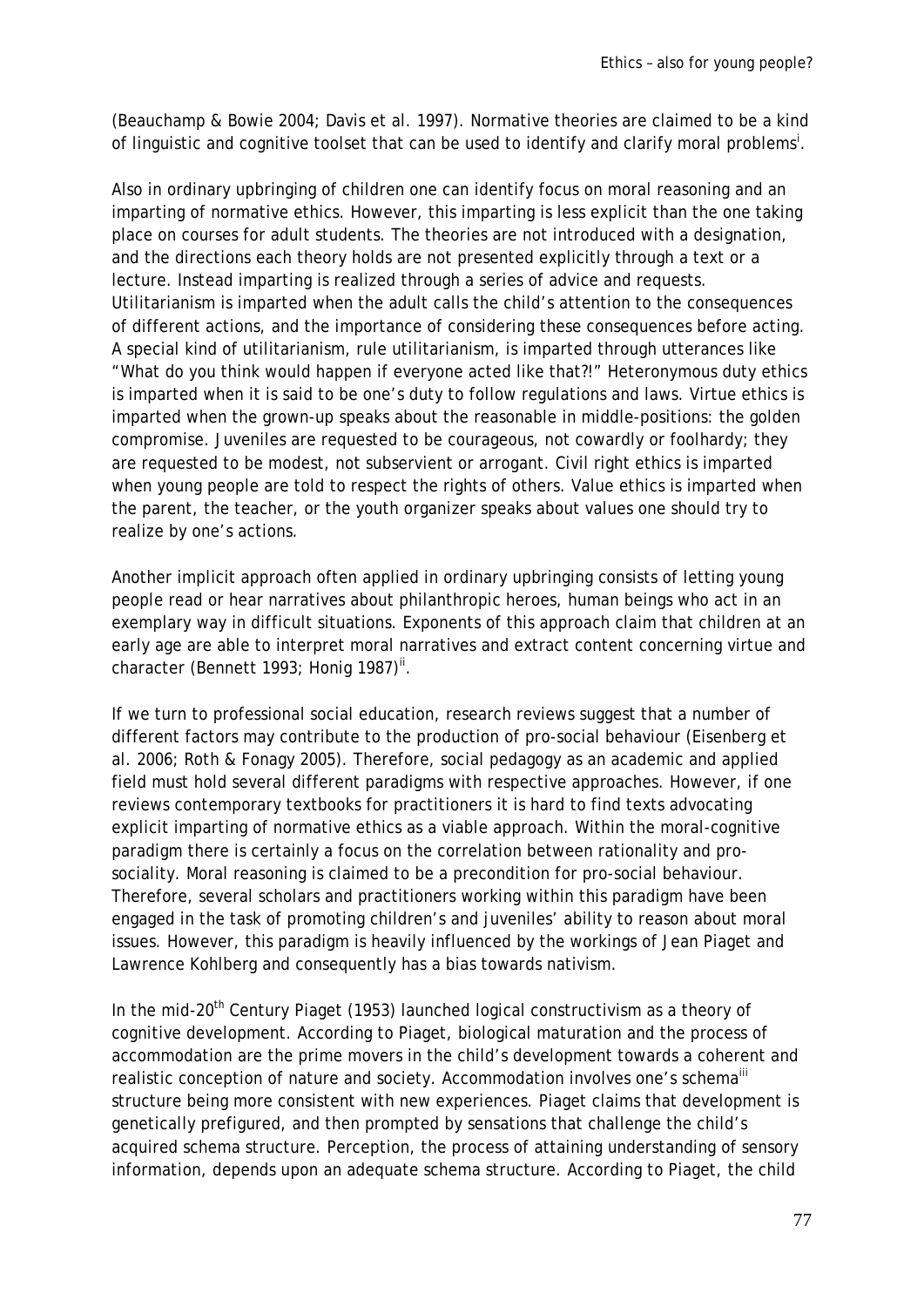has an inborn need to experience coherence between the different parts of the schema structure, and between the schema structure and sensations. Therefore, when the child experiences the acquired schema structure as being insufficient, the child is confused and motivated to improve or extend the structure. Piaget proposes that the child's cognitive development moves through a series of stages whereby reaching a new stage implies mastering a number of new skills. In his description Piaget has a focus on the limitations in the child's reasoning compared to the skills grown-ups possess. According to Piaget, there are substantial qualitative differences, in addition to quantitative differences, between the reasoning of children and the reasoning of grown-ups.

Several contemporary researchers have put forward critiques of Piaget's work reasoning that it underestimates young children's cognitive competence and lacks attention being paid to the impact coming from the social world (see Donaldson 1978; Rogoff 1990).

Kohlberg (1984) grounds his theory of moral development on Piaget's position and describes a developmental movement through a universal, hierarchical series of stages which mark distinct changes in the underlying structure of moral reasoning. The three main stages in Kohlberg's model are named as the pre-conventional stage, the conventional stage, and the post-conventional stage. In some texts the latter is named the principled stage. Each of these main stages holds two sub-stages.

Pre-conventional reasoning is described as a kind of naïve hedonism oriented towards consequences affecting the person him-/herself. An act is perceived as morally wrong if the person who commits it gets punished. Acts that are rewarded are perceived as morally right. As the designation conventional expresses, the moral reasoning at the second main stage is oriented towards rules and expectations. Those who have reached this main stage have an in-group reference. At the first sub-stage there is an orientation towards current rules and social roles in one's family and one's peer group. Acts that imply living up to role expectations and result in approval from family members or friends are perceived as morally right. At the second sub-stage the focus is expanded from the local to the state and to formal legislation. Laws are perceived as necessities to maintain a functioning society. Therefore, to violate the law is morally wrong. Compared to the theories of normative ethics, the reasoning at the conventional stage holds elements of heteronymous duty ethics. Post-conventional reasoning has a universal reference with a profound realization of individuals as entities separate from society, and of each individual possessing inviolable rights. At the first sub-stage the moral reasoning is similar to rule utilitarianism. Laws are regarded as social contracts that should promote the greatest good for the greatest number of people. At the second sub-stage the moral reasoning is similar to that described in Kantian duty ethics, value ethics and Rawlsian civil rights ethics. According to Kohlberg, access to post-conventional reasoning implies moral autonomy because one is able to carry out critical reflection on existing rules, and to reach valid conclusion regarding the most complicated moral issues.

By ranking different kinds of moral reasoning in a hierarchical stage model, Kohlberg (1981) claims an isomorphism between mental maturity and philosophical validity. This makes him a meta-ethical cognitivist and naturalist<sup>iv</sup>.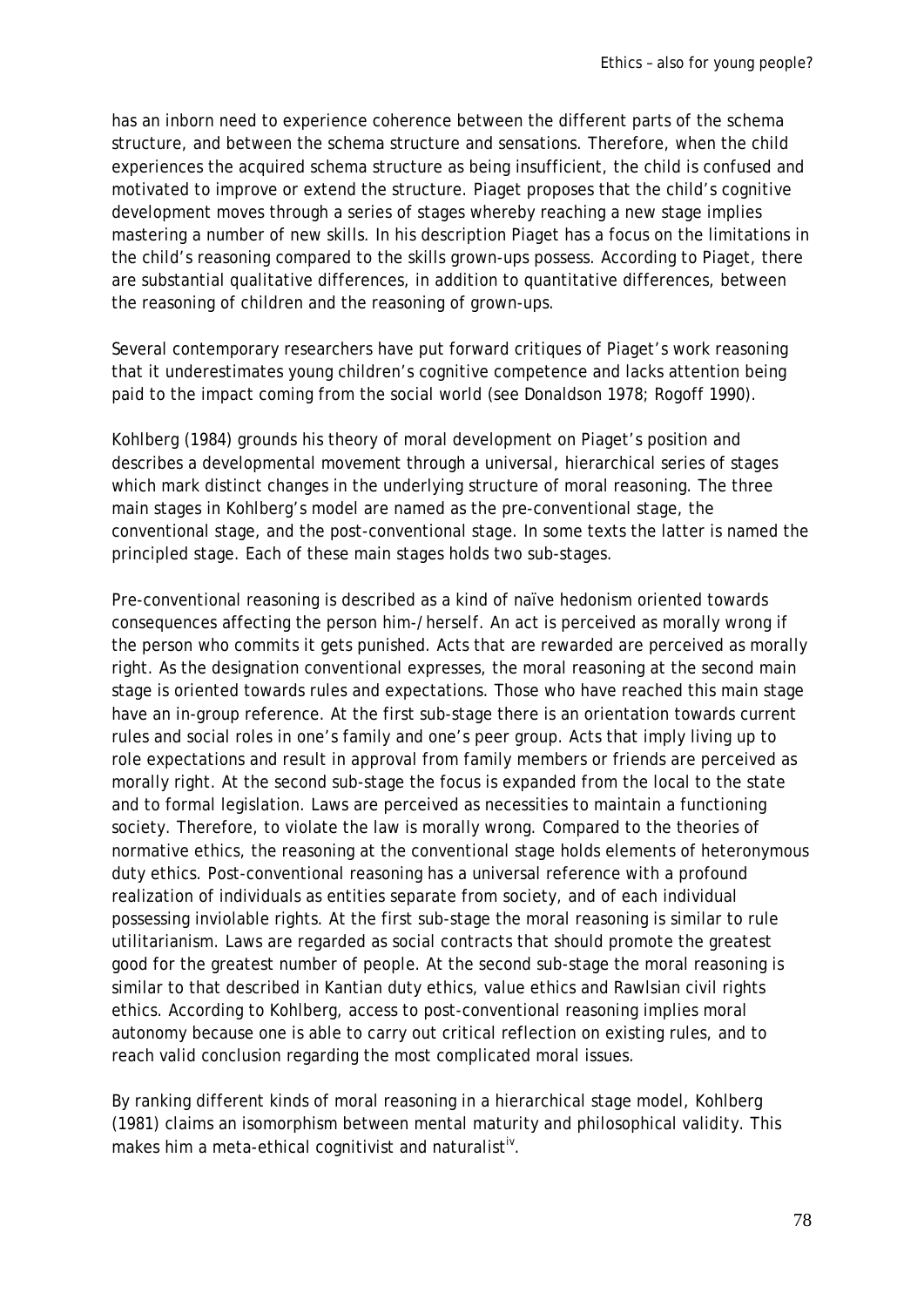According to Kohlberg one can improve young people's ability to reflect on moral issues by letting them discuss hypothetical dilemma situations, and by asking questions revealing the limitations of their conclusions. At the end of last century, many child care professionals came to know the Kohlbergian approach through the program called ART, Aggression Replacement Training (Goldstein et al. 1998). This is a multimodal programme applied to help juveniles with severe behaviour problems. The programme consists of three different courses that are run parallel during the intervention period. The purpose of the first course is to equip the juveniles with a number of new social skills. In the second course the participants learn how to control anger. The third course in ART is designed to promote young people's capacity for moral reasoning. Here the juveniles are invited to discuss a number of dilemma situations. The discussions are orchestrated by professional social educators to maximise peer interaction and cognitive conflict, and thereby accommodation. When the young people have reached a conclusion which reflects their developmental level, the professional applies the Socratic<sup>v</sup> method advocated by Kohlberg, asking a question which elucidates the limitations of the juveniles' accustomed way of thinking. The young people are then expected to experience a cognitive conflict that will work as an incitement to re-think the problem and the proposed conclusion. According to Kohlberg, this re-thinking will lead to accommodation and consequently to more sophisticated moral reasoning<sup>vi</sup>.

To sum up, the implicit imparting of normative ethics carried out in ordinary upbringing, and in professional social education, represents a contrast to the explicit imparting of ethics taking place at universities and in textbooks for grown-ups. While grown-ups get concrete descriptions about how to use philosophical methods to identify morally correct actions, children and young people have to deduce from a variety of impacts how to reason about right and wrong.

Given the fact that the development of moral reasoning is not prefigured to the extent claimed by Kohlberg and his successors, it can be argued that implicit imparting of ethics is an insufficient approach in social education. It is then unlikely that someone who has not been taught ethics explicitly, or who has not read books presenting ethics in a systematic way, is able to distinguish between the different perspectives and give an account for each of them. And furthermore, it is unlikely that perspectives which we only have a vague conception of, will work as cognitive tools.

This claim is supported by Mark Tappan (1997, 1998, 2006) who has launched a sociocultural perspective on moral development extending the position of Kohlberg. Tappan is influenced by the pioneer work of Lev Vygotsky (1986) and the works of successors such as James Wertsch (1998). Vygotsky emphasizes the role of language as a tool of thought. He claims that all kind of higher psychological functioning must involve the use of language, and that the child at an early age applies acquired words and syntactical forms in his/her reasoning. He thereby opposes Piaget's description of 'egocentric speech' which can be observed in early childhood as simply an epiphenomenon of the child's egocentric thinking. Vygotsky claims that these monologues are verbal reasoning voiced out loud, and not directed towards others. Later the child's thinking becomes soundless, but it continues to be formulated in words and sentences.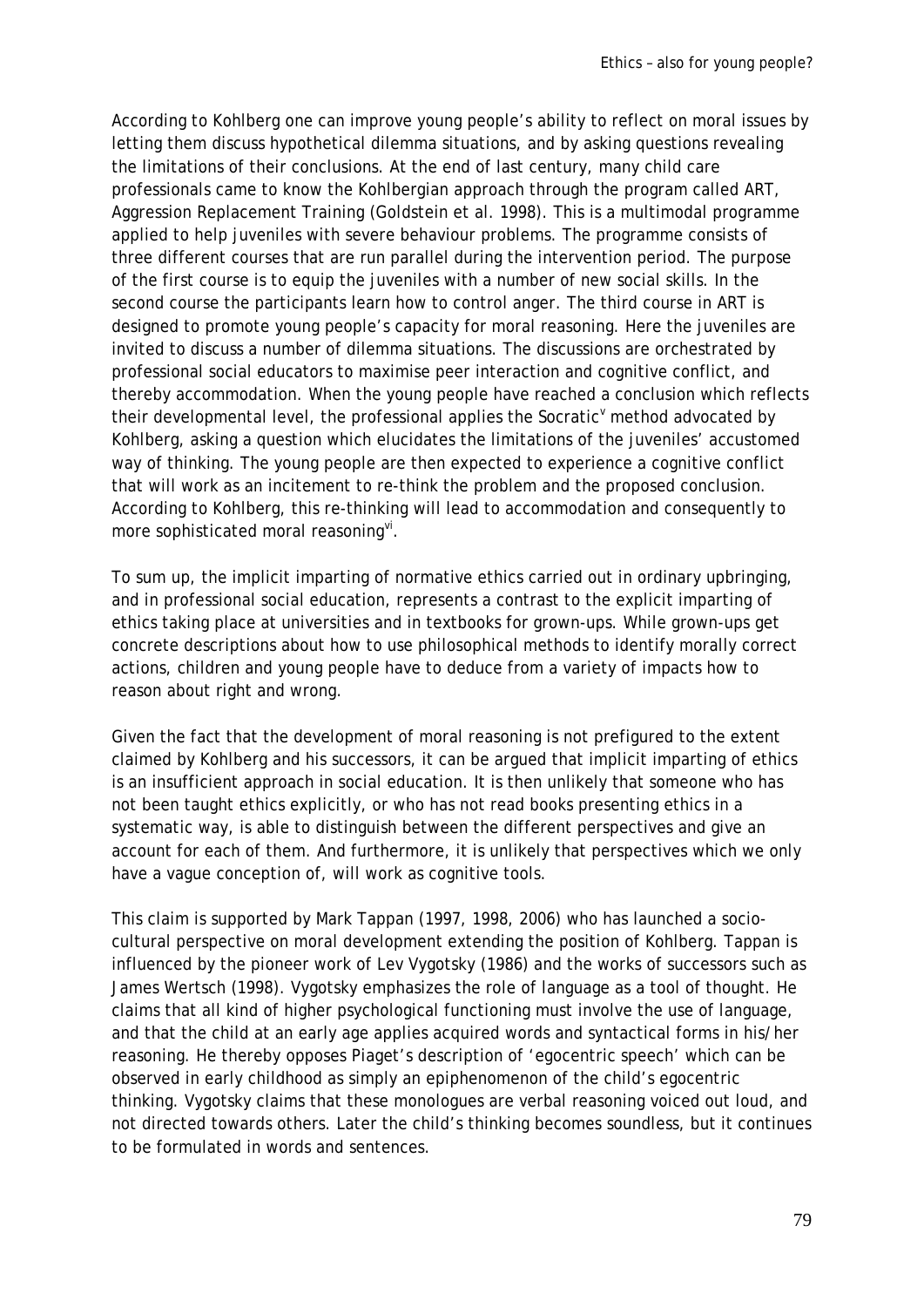Vygotsky proposes that the syntax of inner verbal reasoning differs to some extent from the syntax of external social speech. Compared to external speech inner speech appears incomplete, holding several abbreviations and short-cuts. However, the words, concepts, syntactical forms, and discourses of social language are pre-requisites for inner verbal reasoning. According to Vygotsky, human mental functioning is shaped by how physical and social reality are categorised and described in the particular language we acquire. Therefore, followers of Vygotsky's theory claim that 'path' is a better metaphor for development than 'stair'. Cognitive development implies following one of several possible paths (Rogoff 1990).

Compared to Piaget's theory the Vygotsky tradition represents an optimistic focus on children's capacities, and also an optimistic focus on what is possible to accomplish through pedagogical efforts. Particular focus is given to what is called the 'zone of proximal development', that is the range of tasks slightly too difficult for a child to do alone, but possible to accomplish successfully with guidance. According to researchers in the Vygotsky tradition, development is best promoted when children are exposed to this zone of tasks and at the same time guided by more competent persons (Rogoff 1990).

Tappan acknowledges the importance of maturation. However, he claims that the theories of normative ethics should not be regarded as maturation stages, but instead as artefacts; descriptions formulated by human beings, and imparted from person to person:

Moral development, therefore, must not be understood simply as the result of a constructive process undertaken by a transcendental epistemic subject, but rather must be seen as the outcome of a complex developmental process that includes both maturational influences and the experience of social communication and social integration between speaking persons, engaged in ongoing dialogue with others – dialogue that occurs in specific social, cultural and historical contexts (2006: 14).

According to Tappan, young people who acquire insight into normative ethics will recognize these theories as tools to use in resolving dilemmas they are confronted with in their everyday lives. As an example, he describes an interview with an 18-year old student taking a moral philosophy course. When she is asked to describe and elaborate on a reallife dilemma she has experienced, she uses words and forms of discourse from the texts she has read. As an example, she puts forward what she refers to as her 'Kantian point of view' (Tappan 2006:1). According to Tappan, the student's response to moral dilemmas has become more complex and sophisticated, because she is able to apply normative ethics. By learning several ways of moral reasoning she has gradually appropriated a variety of cognitive tools to alternate between and has gained proficiency in dealing with different dilemma situations.

When it comes to the question of the age at which children are able to acquire philosophical insights, the workings of scholars in the Philosophy for Children-tradition gives reason for optimism concerning children's capacity. Matthew Lipman and colleagues have demonstrated how pupils even in primary school are able to acquire, apply, and enjoy insights into epistemological topics. In their research they focus on how such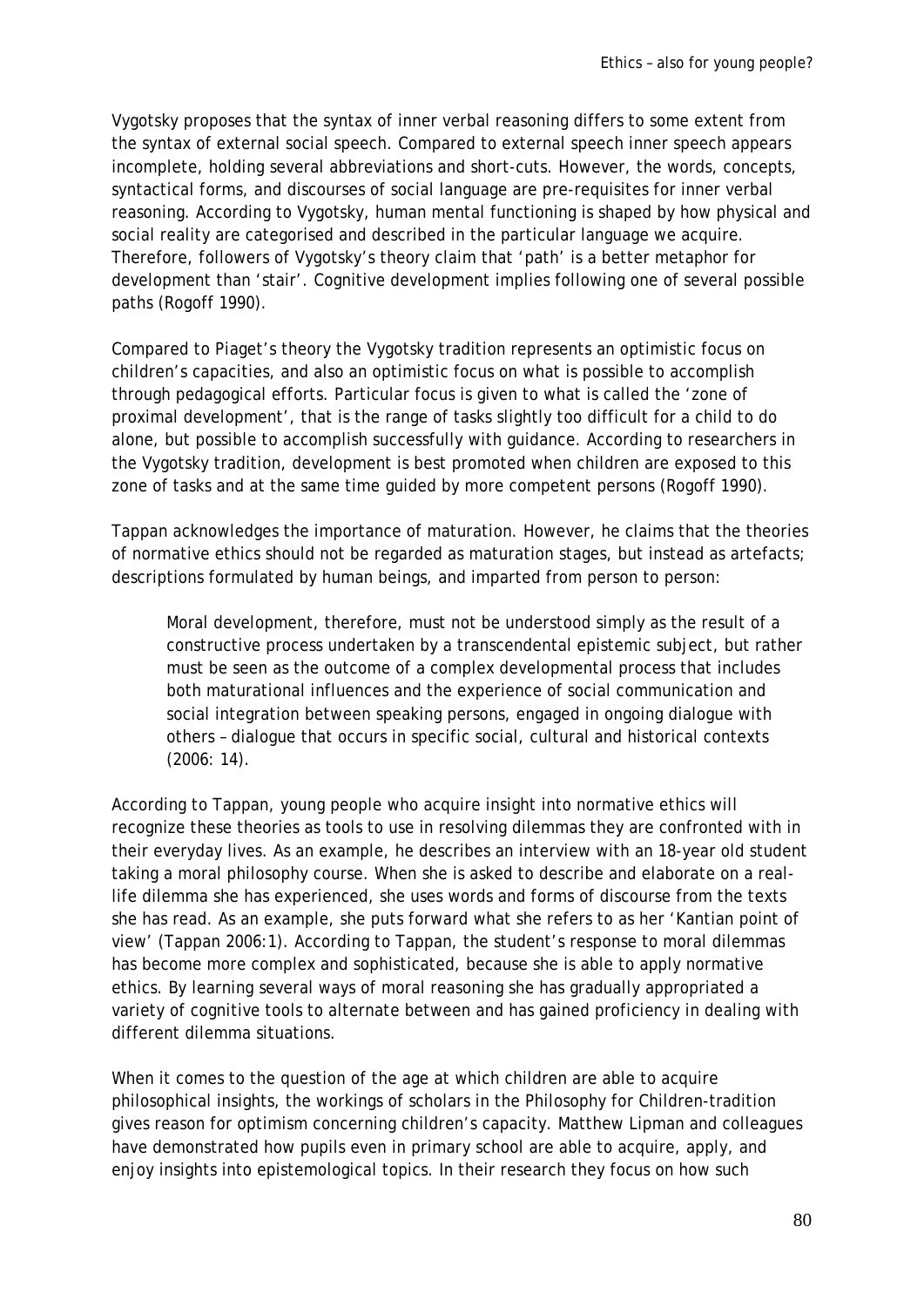insights promote children's discernment and meta-cognition, which involves the ability to monitor and detect inconsistencies in thinking (Lipman 2003).

#### **An adjusted text**

To be able to examine the hypothesis that explicit imparting of ethics is an adequate approach in social education I wrote a 'textbook' presenting ethics in an adjusted way. I decided to try to adjust the text to young people in their mid-teens. Working out the texts took several months and the draft went through a large number of revisions before a version that could be assessed was ready. Young people are not a homogenous category and several times during the writing process I was in serious doubt as to how to formulate the account of certain topics, and what kind of examples to present. I am not a trained writer of texts for young people. Therefore, a more skilled author would undoubtedly have done better.

The manuscript is divided into three parts. The first part starts with a presentation of cognitive psychology concerning how cognition is based on language. The presentation calls attention to the assumption that learning ethics provides access to a kind of cognitive tools made up of words and concepts. It describes how these tools can be helpful when confronted with a moral problem, and one has to reflect on what is right and what is wrong. On the following pages the basic model and the central concepts of existentialism are described. In this presentation unfavourable fatalism and passiveness that can follow given a deterministic view are emphasised.

In the main part of the text five normative theories are presented. Duty ethics, civil right ethics, utilitarianism, virtue ethics, and value ethics are said to be models one can use in moral reasoning in order to decide which action is right and which is wrong. To show the practical usefulness of the theories several examples are applied.

The final part of the text begins with a description of the fact that two different theories sometimes give opposite answers. It is claimed that in these cases one must try to judge which theory and which answer is most adequate, and therefore should be preferred. The utility perspective introduced in the presentation of the normative theories is repeated and underlined. Each normative theory is said to have relevance to some, but not all kinds of situations.

In the final part there follows a brief introduction of meta-ethics. First an account of radical non-cognitivism is given. Then it is described how placing morality outside the realm of rationality may lead to moral relativism and to the problems such a position can bring about. An alternative perspective follows. This alternative perspective challenges the restricted theory of truth advocated by radical non-cognitivists. It is claimed that normative statements may hold meaning even though they cannot be true in an empirical sense. Therefore, rational reasoning and discussions about moral issues are possible. In other words, the meta-ethical position formulated by scholars like Habermas (1990) and Hare (1952) is advocated.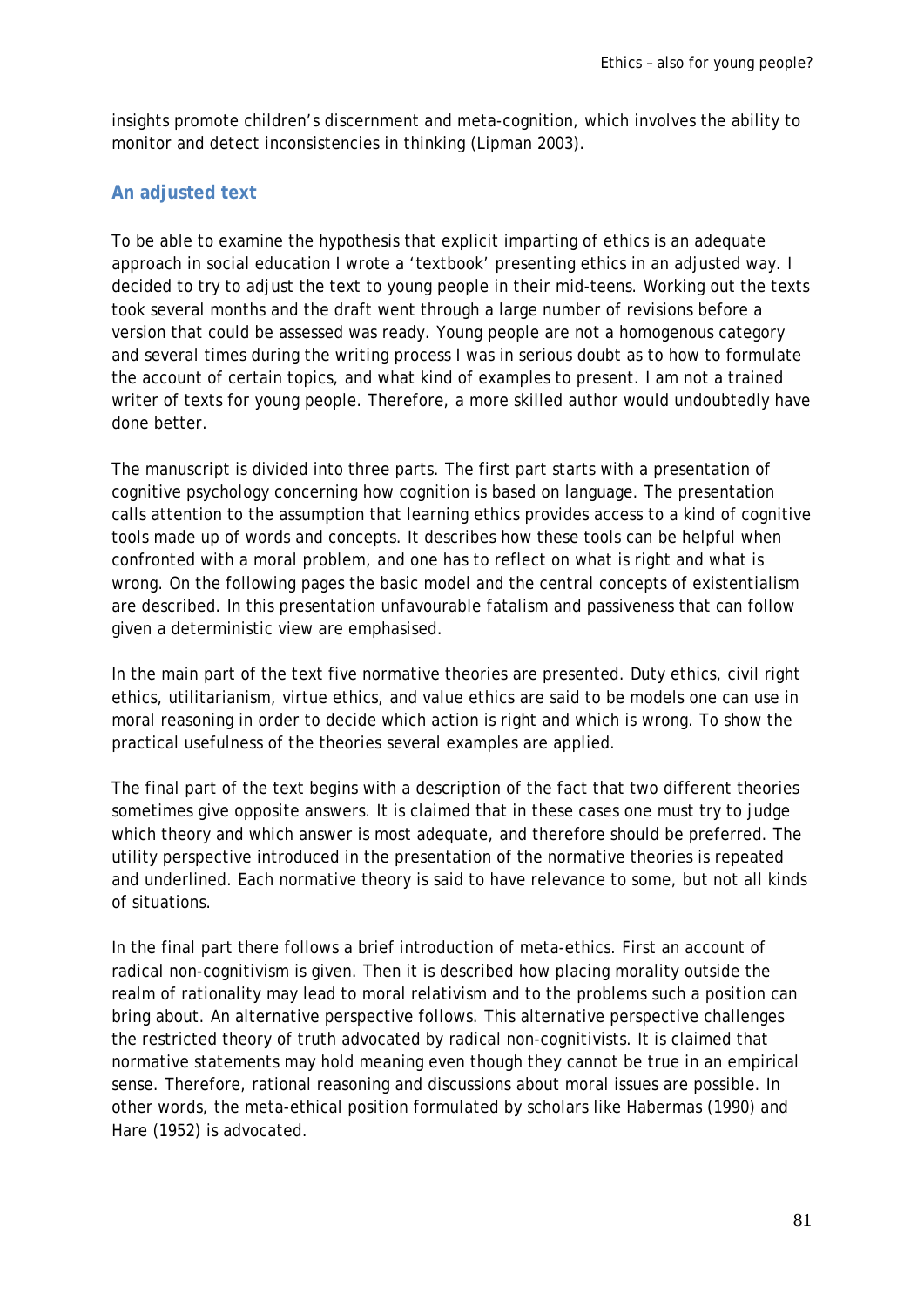It is a simplified account of a schism between non-cognitivism and cognitivism that is presented, or more exactly a schism between a kind of emotivism and an alternative position. The argument for such a superficial presentation is an assumption that a more complete introduction into positions and schisms within meta-ethics would appear as complicated and confusing. It is believed to be unrealistic to bring young people far into this realm of philosophy. On the other hand, a basic introduction may promote young people's meta-cognition concerning this domain.

As apparent from the description above, the examined approach consists of a condensed, but still quite extensive, introduction to ethics. To some extent the adjusted text resembles textbooks used on ethics courses for adult students. However, several elaborations and complicated elements are omitted. The text is formulated in a language assumed accessible and engaging, and also holds a large number of exemplifications. The number of pages the participants in the study were asked to read was 33, most of these closely written.

#### **Methods and findings**

By applying to a secondary school in a Norwegian city a sample of eight 17 year old students, five females and three males, was recruited. All of these were ordinary students without any kind of defined adjustment problems. The students were asked to read the manuscript carefully and present a written evaluation of it. They were asked to express whether they experienced the text as boring or intriguing, as unintelligible or accessible, and whether they learned something new by reading the text. The students were also asked whether they believed they would benefit from what they might have learned from reading the text. Comments referring to sentences or paragraphs were to be written in the margin, and the assessment of the text as a whole should be written on the last sheet. When the manuscript had been handed out, the students had one week to read it and write their comments. They delivered their copies collectively.

The assessments given on the manuscript as a whole concurred quite well. The essence of the data material can therefore be presented in a brief account. The students said that to a great extent they experienced the text as absorbing. Adjectives like interesting, clarifying, and thought-provoking were frequently used in the comments. Some of the students said that they read the whole manuscript without breaks, or with only a few breaks. On the whole the manuscript was described as an easily accessible book. The students described that the adjusted wording conduced to the clarifying of perspectives. Through reading the text they achieved a more solid understanding, and to some extent, an overview. The quotations below are representative selections taken from the written comments:

Here are a lot of thought-provoking issues. A nice guide to how one can reflect and how things are.

This is something we should learn more about in school. I learned a lot by reading the manuscript.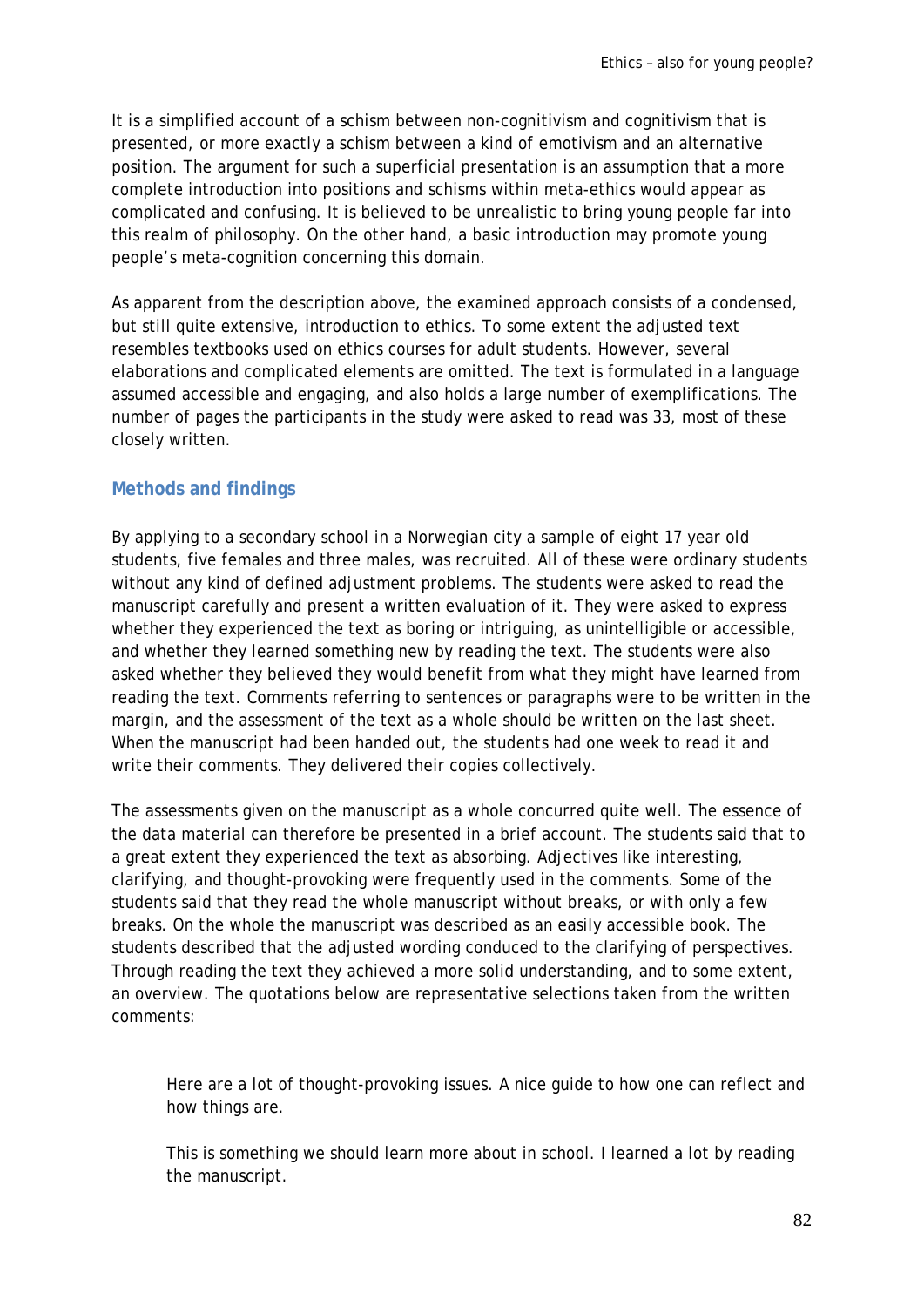Ethics and morals is a difficult topic, but I think you have managed to make it interesting.

When I first read the table of contents I thought reading the text would be boring and hard. Ethics is something I have never given a thorough reflection, and many of the headings were totally new to me. I was a bit afraid that the text should be on such a level that it simply was too laborious to read it. But fortunately I was wrong. I read the whole manuscript without a break, and found it all very interesting. The text is easy to understand; the content was formulated surprisingly accessibly. After reading the draft I have learned a lot and feel a bit wiser.

After handing in their copies of the manuscript, four of the students were asked to elaborate or adjust their written comments in a group interview. This interview lasted for one hour and took place in a meeting room in a building near the students' school. Methodologists describe the group interview as an approach that can bring richer descriptions, in that it allows for the discussion and development of thoughts between the participants, and because it allows the researcher to ask for more in-depth information (Marshall & Rossman 1995). The interview may work as an open-ended approach bringing forward a number of unanticipated issues. However, in addition to these advantages group interviews implies a risk that group pressure may occur. Therefore, when applying such a method the researcher must try to create a permissive environment so that the informants feel free to express themselves. Also, the composition of groups must be carefully considered. As far as I am able to judge it, the participants felt confident and expressed themselves in an outspoken manner. Even though a number of questions were asked, parts of the interview appeared as a kind of conversation between the students, and not as a structured interview led by a researcher. The students spontaneously confirmed and deepened each other's descriptions. During the interview data was recorded by the use of shorthand notations.

The interview started with an invitation to describe the experience of reading the text. The students confirmed the assessment of the text as accessible and intriguing. They emphasized that, because the accounts in the text were clearly set out, the reading clarified something they had earlier got glimpses of, but not fully grasped. During childhood and adolescence their parents had told them a lot about right and wrong and how to behave in different situations. At school they had learned a number of rules and had taken part in dilemma discussions. The teachers had also tried to teach them about right and wrong through similes and narratives. However, the field of morals had appeared complex and fragmentary, and in a way covered in a veil of vagueness.

During the interview the students also repeated and expanded on the descriptions of normative theories as something they were able to comprehend and to apply in their own reasoning. The normative theories were said to be potentially useful 'perspectives', 'ways of reasoning' and 'mental tools'. Up to now they had not used such theories in their reasoning but after reading the text they had become aware of the potential and wanted to explore this.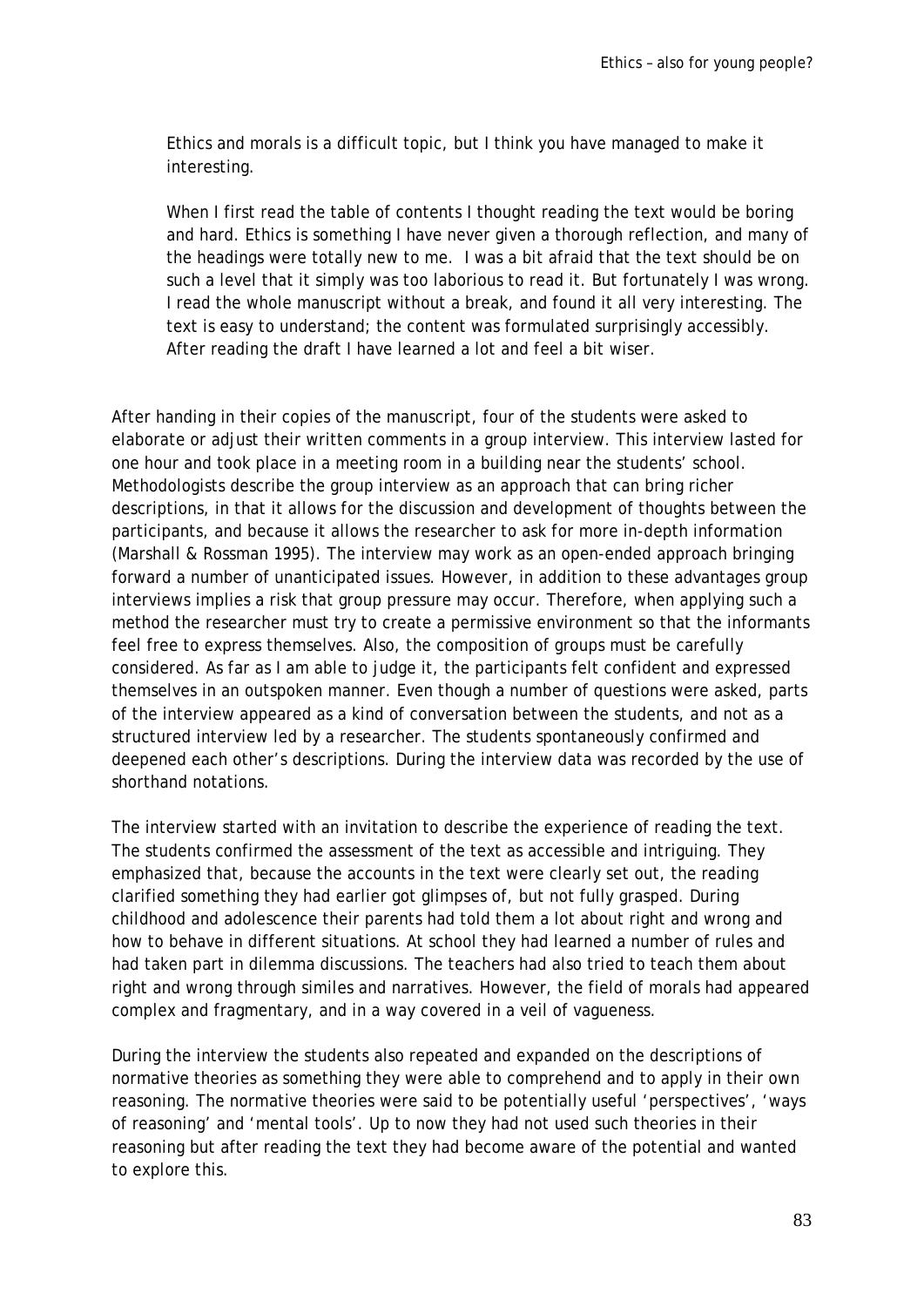Responding to follow-up questions concerning the application of normative theories the students said that, through insight in such theories, ethical dilemmas were clarified, and appeared as something possible to discuss and reason about. They emphasized that learning theories implied learning a number of new words and the meaning of these, and that this in a way gave access to new ways of thinking.

In addition to the positive assessment of the text accounted for above, the students also put forward some critique. This critique dealt, however, only with ambiguities in a few formulations, with the need for additional formulations in some of the paragraphs, and with the need to attach exemplifications to some of the topics. The critique was directed at me as a writer. No objections were made towards the idea of such an adjusted text presenting ethics.

Several methodologists have illuminated the reflexive character of social research, and pointed out the fact that researchers by their presence at the site and in context where data are collected involuntary have an impact on the informants (Hammersley & Atkinson 1995; Patton 1990). The risk of invalid data is especially present when the informants have reason to believe that the researcher has a hypothesis she or he wants to confirm. In this study the informants had reason to believe that I, both as an author of the text in question and as a researcher, would prefer to draw a certain conclusion. This is an argument speaking for some caution to be exercised when drawing conclusions from the study. On the other hand, the fact that the students, in addition to positive evaluation of the text as a whole, also put forward some critique and proposals for change, may be seen as an argument for accepting the positive comments as valid accounts for the students' genuine opinion.

#### **Closing remarks**

The findings made in this study indicate that an explicit imparting of ethics may be a viable approach in professional social education and should supplement the current repertoire of methods applied at residential care institutions. However, this is a preliminary conclusion that should be re-examined in a number of follow-up replication studies in residential care settings. Such studies should include the examination of oral presentations as an alternative to, or as a supplement to the use of a written text. Course manuals describing how to present the theories and relevant examples must then be prepared. Also, a training program that qualifies residential care employees in this approach is a necessary remedy for such further exploring. In other words, there is a further agenda for innovation and research.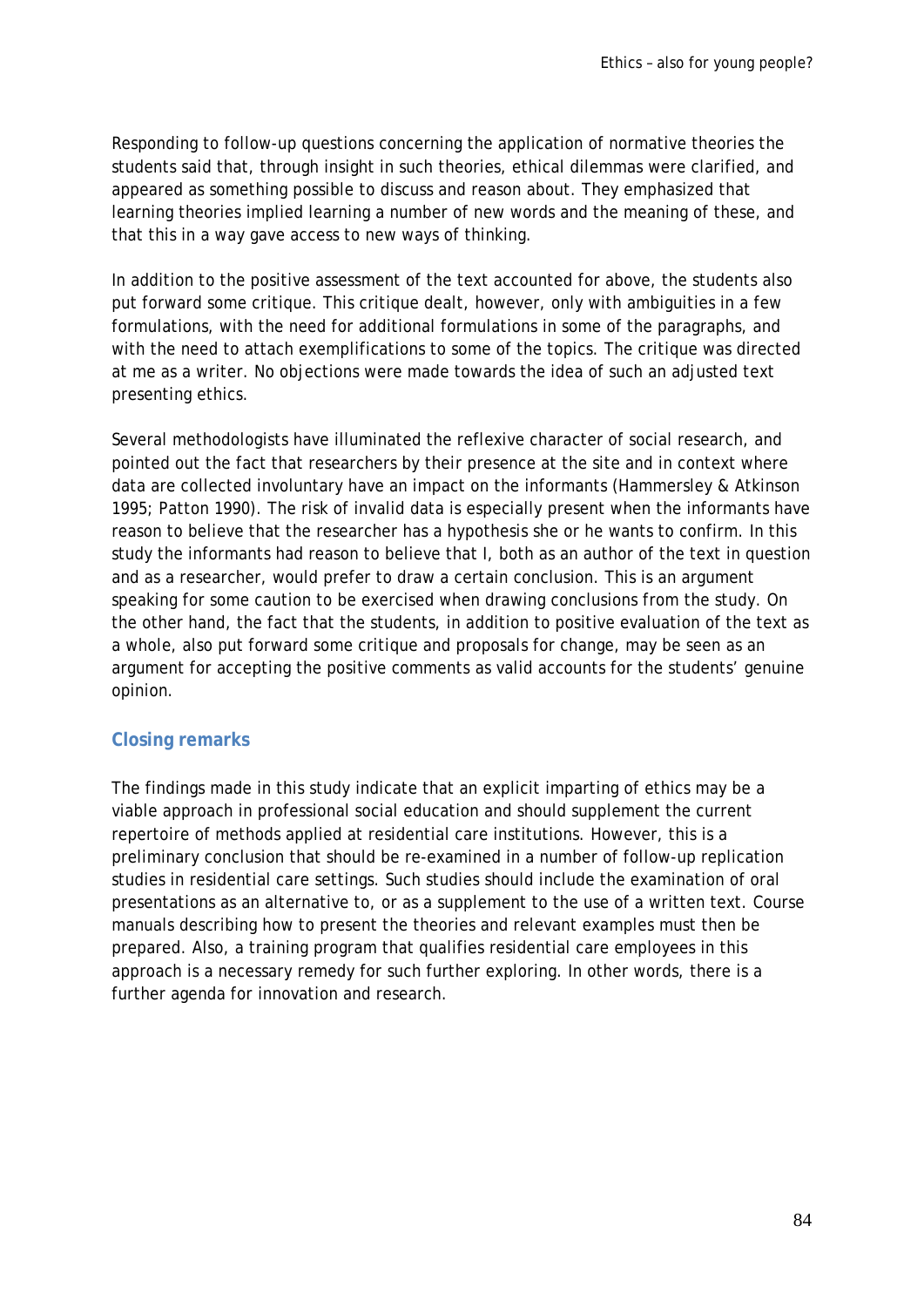#### **References**

*Beauchamp, T. & Bowie, N. (2004). Ethical Theory and Business. London: Pearson* 

*Bennett, W. (1993). The Book of Virtues. New York: Simon and Schuster.* 

*Davis, A., Aroskar, M., Liaschenko, J. & Drouhht, T. (1997). Ethical Dilemmas and Nursing Practice. Stamford: Appleton & Lange.* 

*Donaldson, M. (1978). Children's Minds. London: Fontana.* 

*Eisenberg, N., Fabes, R. & Spinrad, T. (2006). Prosocial development. In: W. Damon, & E. Lerner (Eds.), Handbook of Child Psychology (pp. 646-718). Hoboken: Wiley.* 

*Gilligan, C. (1982). In a different voice: Psychological theory and women's development. Cambridge, Mass.: Harvard University Press.* 

*Goldstein, A., Glick, B. and Gibbs, J. (1998). Aggression Replacement Training. Champaign, Ill.: Research Press.* 

*Habermas, J. (1990). Moral Consciousness and Communicative Action. Cambridge: Polity Press.* 

*Hammersley, M. & Atkinson, P. (1995). Ethnography: Principles in practice. London: Routledge.* 

*Hare, R. (1952). The Language of Morals. London: Oxford University Press.* 

*Honig, B. (1987). Last Chance for Our Children. Reading, Mass.: Addison-Wesley.* 

*Kohlberg, L. (1981): From is to ought: How to commit the naturalistic fallacy and get away with it in the study of moral development. In: L. Kohlberg (Ed.), The Philosophy of Moral Development. San Francisco: Harper and Row Publishers.* 

*Kohlberg, L. (1984). The Psychology of Moral Development: Moral Stages and the Life Cycle. San Francisco: Harper & Row Publishers.* 

*Lipman, M. (2003). Thinking in education. New York: Cambridge University Press.* 

*Locke, D. (1986) A Psychologist among the Philosophers: Philosophical Aspects of Kohlberg's Theories. In: S. Modgil and C. Modgil (Eds.), Lawrence Kohlberg – consensus and controversy (pp. 21-38). Philadelphia: The Falmer Press.* 

*Marshall, C. & Rossman, G. (1995). Designing Qualitative Research. London: Sage Publications.* 

*Narvaez, D. (2002). Does Reading Moral Stories Build Character? Educational Psychology Review, 14, 155-171.* 

*Patton, M. (1990). Qualitative evaluation and research methods. Newbury Park: Sage.* 

*Piaget, J. (1953). The origin of intelligence in the child. London: Routledge & Kegan Paul.* 

*Rogoff, B. (1990). Apprenticeship in thinking. Oxford: Oxford University Press.*